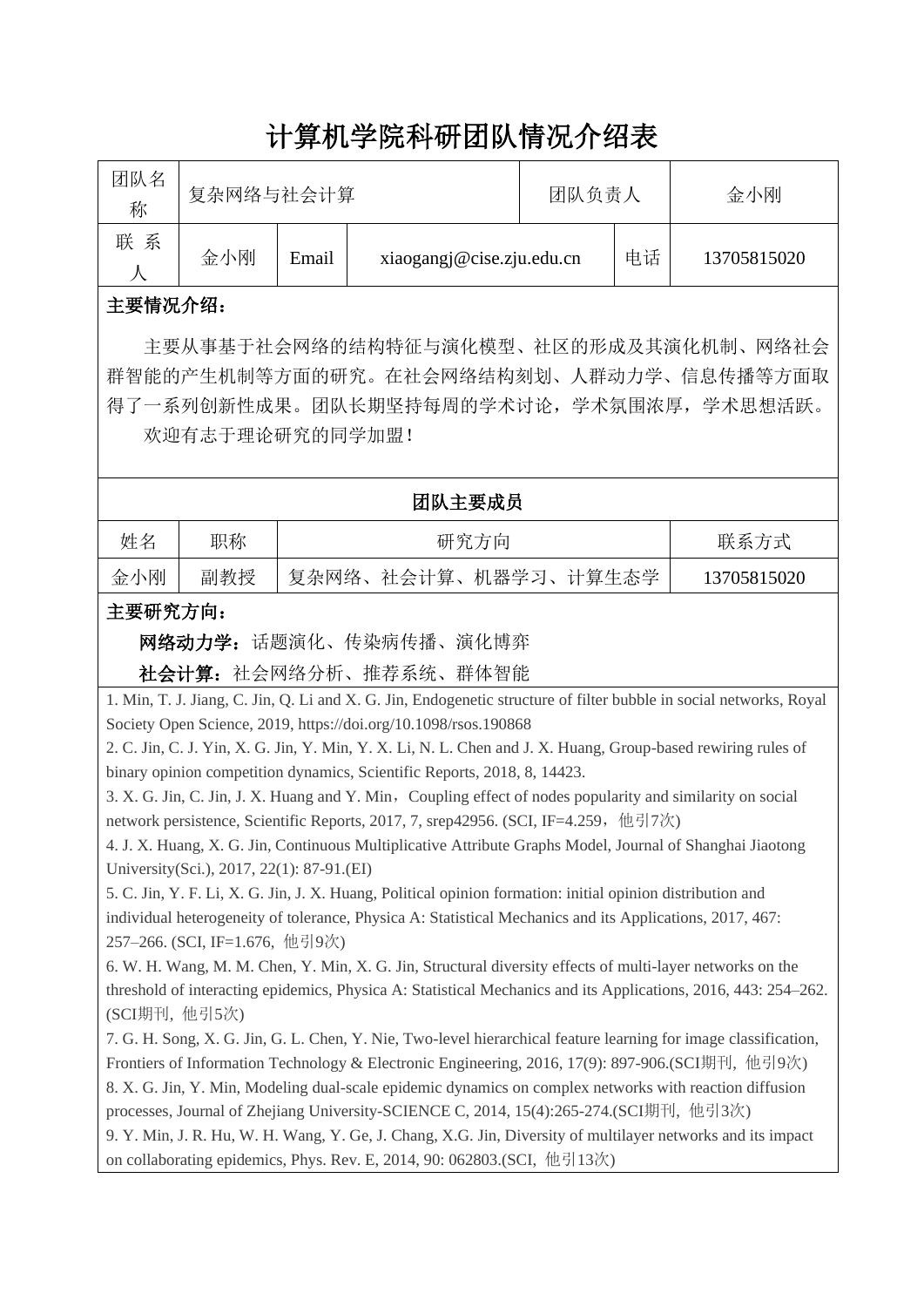10. Y. Min, X. G. Jin, Y. Ge, J. Chang, The role of community mixing styles in shaping epidemic behaviors in weighted networks, PLoS ONE, 2013, 8(2): e57100.(SCI, IF=4.411, 他引19次)

11. C. B. Peng, X. G. Jin, K. C. Wong, M. X. Shi, P. Lio, Collective human mobility pattern from taxi trips in urban area, PLoS ONE, 2012, 7(4): e34487.(SCI, IF=4.411, 他引177次)

12. G. Li, X. G. Jin, Z. H. Song, Evolutionary game on a stochastic growth network, Physica A: Statistical Mechanics and its Applications, 2012, 391(24): 6664-6673.(SCI, IF=1.676, 他引8次)

13. G. L. Chen, X. G. Jin, J. G. Yang, A collaborative filtering algorithm via clustering in mobile services,

International J. of Advancements in Computing Technology(IJACT), 2012, 4(13): 415-421.(EI, 他引3次)

14. X. C. Su, X. G. Jin, Y. Min, L. J. Mo, J. G. Yang, A Curve Shaped Description of Large Networks, with an Application to the Evaluation of Network Models, PLoS ONE, v.6(5)2011, e19784.

http://dx.plos.org/10.1371/journal.pone.0019784. (SCI, IF=4.411)

15. Y. Min, X. G. Jin, M. Chen, Z. Z. Pan, Y. Ge, J. Chang, Pathway knockout and redundancy in metabolic networks, Journal of Theoretical Biology, 2011, 270, pp. 63-69. (SCI, IF=2.351, 他引14次)

16. Y. Min, W. Gong, X. G. Jin, J. Chang, B. J. Gu, Z. Han, Y. Ge, NCNA: integrated platform for constructing, visualizing, analyzing

and sharing human-mediated nitrogen biogeochemical networks, Environmental Modelling & Software, 2011, 26, pp. 678-679.(SCI, IF=3.476, 他引10次)

17. Y. Min, X.G. Jin, J.Chang, C. H. Peng, B. J. Gu, Y. Ge, Y. Zhong, Weak indirect effects inherent to nitrogen biogeochemical cycling within anthropogenic ecosystems: A network environ analysis, Ecological Modelling, 2011(222), 3277-3284.(SCI, 他引12次)

18. J. Y. Huang, X. G. Jin}{Prevent the spreading of rumor on small-world networks, Journal of Systems Science and Complexity,

2011, 24 (3), pp. 449-456.(SCI, IF=0.263, 他引40次)

19. C. B. Peng, X. G. Jin, M. X. Shi, Epidemic Threshold and Immunization on Generalized Networks,

Physica A, 2010, 389, pp. 549-560.(SCI, IF=1.676, 他引44次)

20. Y. X. Li, X. G. Jin, F. S. Kong, C. B. Peng, Cooperation and charity in spatial public goods game under different strategy update rules, Physica A, 2010, 389, pp. 1090-1098.(SCI, IF=1.676, 他引15次)

21. Y. X. Li, X. G. Jin, F. S. Kong and H. L. Luo, Strategic games on a hierarchical network model, Journal of Zhejiang University SCIENCE A, 2008, 9(2), pp. 271-278.(SCI, IF=0.527, 他引6次 )

22. L. Zhao, T. H. Cupertino, K. Park, Y. C. Lai, X. G. Jin, Optimal structure of complex networks for minimizing traffic congestion, Chaos, 2007, 17, pp. 043103.(SCI, IF=2.152, 他引29次)

23. Y. Min, X. G. Jin, X. C. Su, B. Peng}{Minimizing of the only-insertion Insdel systems, J. of Zhejiang University SCIENCE, 2005 6A(10): 1021-1025. (EI)

24. X. G. Jin, J. Lin, J. G. Yang}{The generalized solutions of Benjamin-ono equations in Colombeau sense, J. of Zhejiang University SCIENCE, 2004 (11): 1466-1470.(EI)

25. J. Lin, X. G. Jin, J. G. Yang}{A hybrid neural network model for consciousness, J. of Zhejiang University SCIENCE, 2004 (11): 1440-1448. (EI)

26. X. G. Jin, T. W. Kim}{The classification of cellular automata and complexity, International Journal of Modern Physics B, 2003, 17: 4232-4237.(SCI, IF=0.408)

27. 王健,金小刚,EMG信号的非线性分析方法及其应用, 中国体育科技, 2000, 36(8): 26-28

28. X. N. Ma, X. G. Jin, A Necessary Condition of Sovability for CapillaryBoundary Condition of Poisson's Equation in Two Dimensions, 华东师范大学学报(自然科学版), 2000, 33: 1-6.

29. 金小刚,孙方裕, Hirota-Stasuma系统的局部与整体适定性,系统科学与数学, 1999, 19(4): 501-506. 30. 王 伟, 金小刚, 复椭球边界上的\$A^{infty}\$插值集, 浙江大学学报, 1999, 26 (4)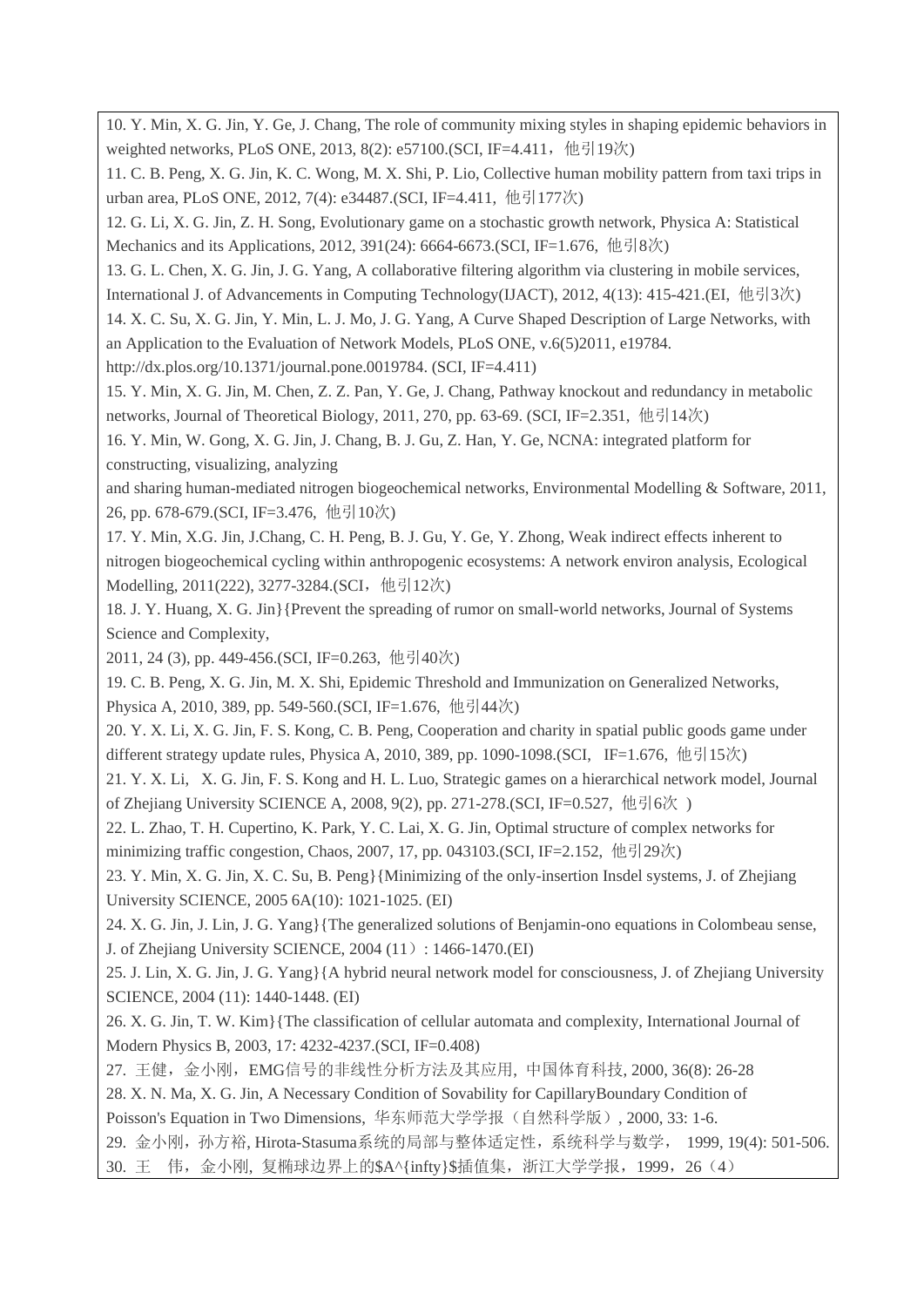32. 孙方裕, 金小刚, 具有高次强非线性项的发展方程的精确孤波解, 应用数学, 1999, 12(4). 33. 金小刚,麻希南,孙方裕, Hirota-Stasuma系统在负指数Soblev空间的适定性,杭州大学学报,1998, 10.

会议论文:

1. Y. X. Li, S. B. Wang, M. X. Shi, X. G. Jin}{Urgent epidemic control mechanism for aviation networks, Practical Applications of Intelligent Systems, Proceedings of the 6th International Conference on Intelligent Systems and Knowledge Engineering, AISC 124, pp. 355–360, Shanghai, China, Dec. 15-17, 2011.

2. J. M. Li, X. G. Jin, Modeling wireless sensor network with spatial constrained affity propagation, Practical Applications of Intelligent Systems, Proceedings of the 6th International Conference on Intelligent Systems and Knowledge Engineering, AISC 124, pp. 615-620, Shanghai, China, Dec. 15-17, 2011.

3. X. C. Su, X. G. Jin, Y. Min, Y. X. Li, Estimating Growth Parameters for the Protein Interaction Network by a Network Comparison Method Based on Breadth-First Search, The Proceedings of ISKE2010, Nov. 15-16, 2010 Hangzhou, China, pp. 344-348.

4. Y. Min, X. G. Jin, B. Gao, J. Chang, Y. Ge, Finding Community Structure in Networks by Gravitation Algorithm, The Proceedings of WMWA2010, Nov. 26-28, 2010 Wuhan, China.

5. G. H. Song, X. G. Jin, G. L. Chen, Multiple Kernel Learning Method for Network Anomaly Detection, The Proceedings of

ISKE2010, Nov. 15-16, 2010 Hangzhou, China, pp. 296-299.

6. G. L. Chen, X. G. Jin, J. G. Yang}{Study on Spatial and Temporal Mobility Pattern of Urban Taxi Services, The Proceedings of

ISKE2010, Nov. 15-16, 2010 Hangzhou, China, pp. 422-425.

7. J. Xu, B. J. Gu, Y. T. Guo, J. Chang, Y. Ge, Y. Min, X. G. Jin, A Cellular Automata Model for Population Dynamics Simulation of Two Plant Species with Different Life Strategies, The Proceedings of ISKE2010, Nov. 15-16, 2010 Hangzhou, China, , pp. 517-523.

8. Y. X. Li, X. G. Jin, F. S. Kong, J. M. Li, Linking via social similarity: The emergence of community structure in scale-free network, Proceeding of the IEEE Symposium on Web Society 2009, 8.23-24, 2009, Lanzhou, China, 124-128.

9. B. Peng, X. G. Jin, X. C. Su, Y. Min, A Hybrid EEG Pattern Classification Algorithm Based on Hilbert-HuangTransform and Support Vector Machine, Intelligent Decision Making System, ISKE2009, Nov. 24-25, Hasselt, Belgium, P159-166.

10. W. H. Wang, K. Pei, X. G. Jin, Using Hilbert-Huang Transform to characterize intrusions in computer networks, Proceedings of Third

International Conference on Natural Computation, 2007, Vol. 5, pp. 749-753.

11. B. Peng, X. G. Jin, X. C. Su, Y. Min, The study on the sEMG signal characteristics of muscular fatigue based on the Hilbert-Huang transform, ICCS 2006, Lecture Notes in Computer Science, 2006, Vol. 3991, 140-147. (SCI, 他引17次)}

12. Y. Min, X. G. Jin, X. C. Su, B. Peng, Empirical analysis of the spatial genetic algorithm on small-world networks, ICCS 2006, Lecture Notes in Computer Science, 2006, Vol. 3993, 1032-1039.(SCI, 他引5次)

13. X. C. Su, X. G. Jin, Y. Min, B. Peng, Study on asymmetric two-lane traffic model based on Cellular

Automata, ICCS 2005, Lecture Notes in Computer Science, 2005, Vol. 3514: 599-606.(SCI, 他引4次)

14. X. G. Jin, W. H. Wang, The complexity of linear Cellular Automata over Zm, ICNC 2005, Lecture Notes in Computer Science, 2005, Vol. 3610: 1215-1219. (SCI)

15. Y. Min, X. G. Jin, X. C. Su, B. Peng, The only-insertion Insdel systems with smaller parameters, Proceedings of DNA11, 2005 Canada 404.